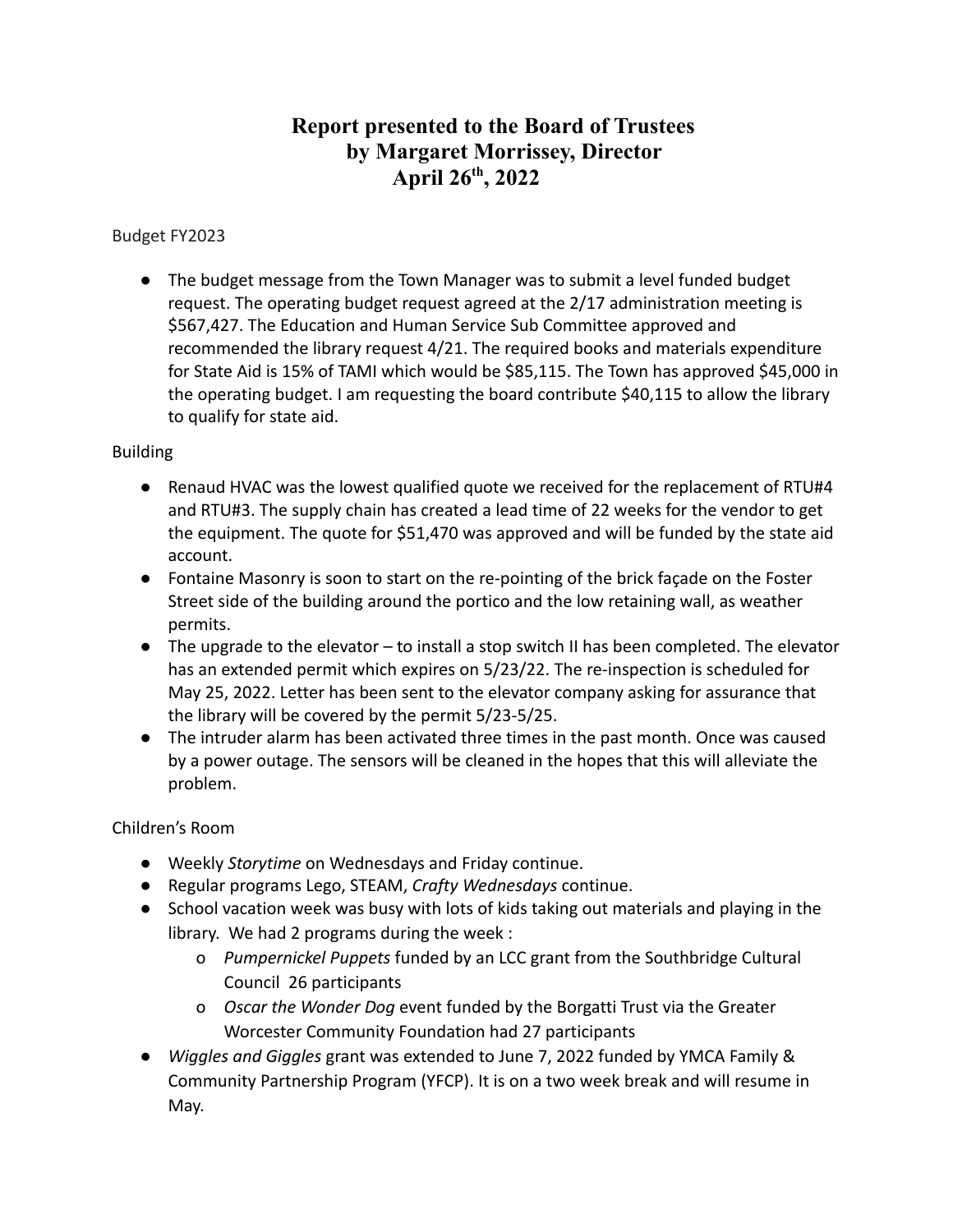- WCAC joins us monthly on the first Friday of the month from 10-11 am for story and play time.
- Children's Librarian Liz will be attending Old Sturbridge Academy on May 10 (evening) to celebrate Family Literacy Night
- Liz will be attending "Re-imagining School Readiness" workshop on May 10 from 10-2 at the Worcester Public Library.
- Children's Room has been working on inventory and completed a missing books inventory
- Artist Audrey Helen Weber is working on a design based on her recent publication "On the Day the Horse Got Out" for the Children's Room. Proposal to commission Ms. Weber was approved by the donor (memorial funding \$1,000) who would like to remain anonymous and was ratified at the November 2021 meeting by the Board.

## Collection Development

● The Hoopla and Kanopy digital catalogs have become part of a national discussion of collection development as there were objectionable materials contained in the collections in their catalogs. Consideration of subscribing to these platforms is on hold, until the situation is resolved.

# Friends of the Library

- Preparing for the book sale by sorting the books in storage.
- Children's books are being offer free of charge from the carts on the lower hallway.
- Request of \$400 made for the annual financial support for summer reading.
- Request for support of the annual *Pride in Southbridge* program 6/30.

# Gifts and Donations

- Memorial donations have been received in memory of patron Paul Pettinelli. To-date \$475 has been donated.
- A gift of a stained glass transom from the former Notre Dame School, Pine Street in memory of Paul Tremblay, has been offered by Robert and Brenda Tremblay. The transom measures 24" x 84" x 1  $\frac{1}{2}$ ". I visited the storage site where the transom is stored and it is in very good condition. It has a wooden frame. Mike Julien, Building Inspector came by 4/6, to view the potential location for the installation. He agreed with the Reading Room being the place to install the stained glass. A support box would need to be built below the existing Reading Room sign and to secure the glass.

## Outreach

● A First Amendment Audit was conducted in Charlton at the library and the town hall on 4/11. Training has been given to staff to prepare for videotaping in the library and how to avoid conflict.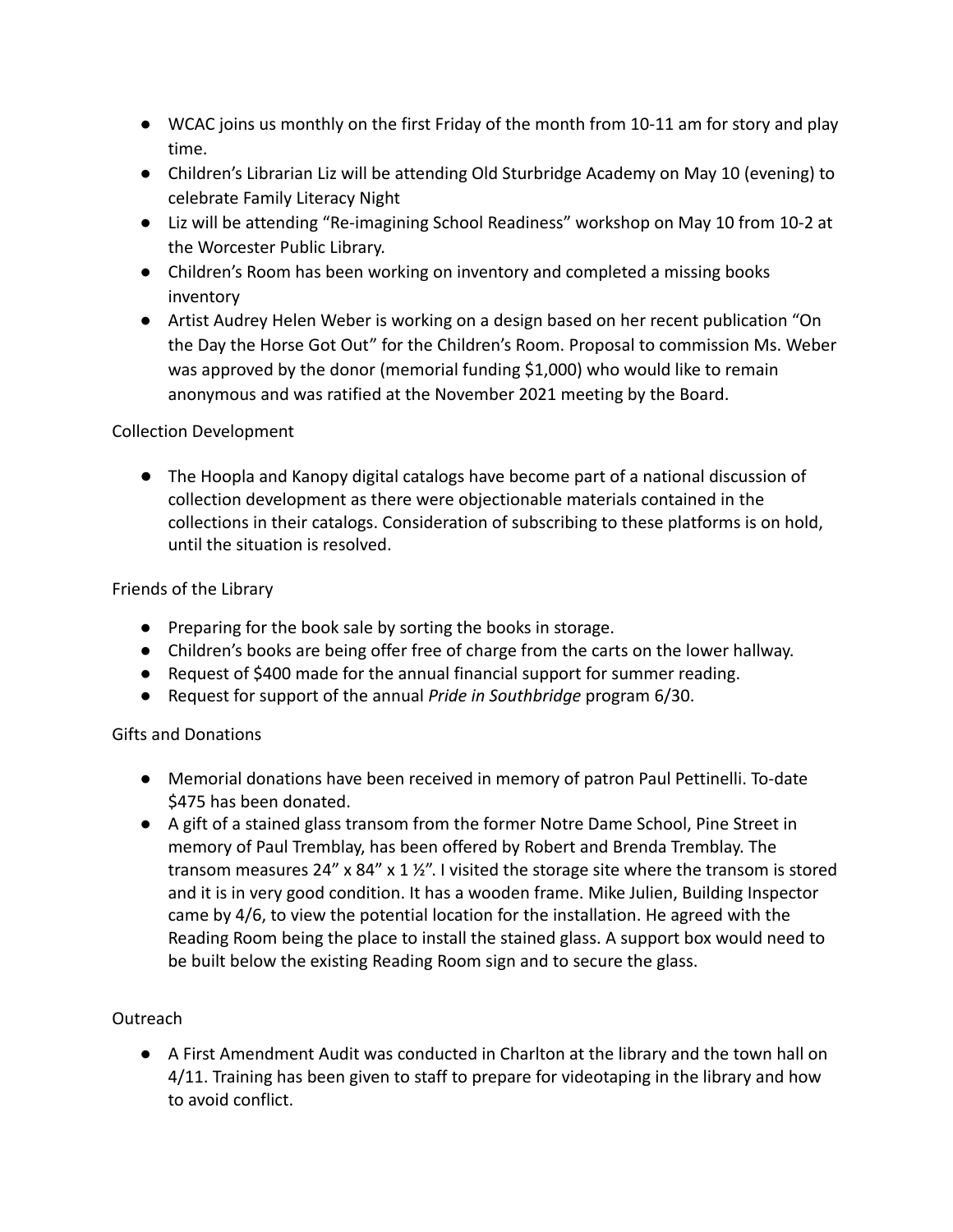- Met with Ben Marinelli to discuss the possibility of installing chess tables on the library lawn. Ben has been offering a weekly program on Saturdays at JEL. It has been growing in interest and the SCTV did a nice promotional video of the program a while ago. We have talked about improving the profile of chess and promoting it as a town-wide activity. He has previously met with DPW Director, Economic Development and the Planning Staff to discuss sustainability. A life size set (25") pieces and checkered concrete base is proposed with a few smaller chess tables and chairs installed as well.
- Adult Services Librarian is participating in the Insurance Selection committee for employees.
- UMassHMH mobile unit visit was postponed due to inclement weather.

#### Programs

- Fine Lettered Poetry: Calligraphy is the title of the April exhibit by Stephanie Cyr, in celebration of National Poetry Month.
- Jasmin Rivas presented her poetry on 4/14.
- Ezekiel's Wheels Klezmer Band presented a lively concert on 3/24, sponsored by an LCC grant.
- On 3/31, Crocodile River Music also presented a great show, sponsored as well by the Southbridge Cultural Council.
- In preparation for the book reading by author Erica Plouffe Lazure, Booklovers Gourmet has provided copies of *Proof of Me* for the book signing on Thursday 4/28.
- Lynda Shoup presented a workshop "Using Historical Images in Mixed Media" on Wednesday afternoon 4/13. Feedback from the participants was very positive. The event was sponsored by an LCC grant through the Southbridge Cultural Council.

#### Safety and Security

- Pages from the local newspapers have been torn out, on a few occasions. The person was identified on camera and advised we were aware of the situation. She became verbally abusive. If this continues, we will issue a No Trespass order.
- On 4/16 a patron who had previously been unable to check out material due to 2 lost books at another library, returned to complain. He had been offered that the books be put aside for him until he could resolve the issue with the owning library. He was vexed that he had previously been able to check out materials at JEL as the other staff member missed noting the Lost Book Status and checked out materials to him. He claimed the staff member was rude to him and he wanted to know who I reported to. At one point he started becoming loud and pointing his finger at the staff member. He was told he needed to stop pointing and yelling as it appeared aggressive. He then claimed he did not point at that staff member! He asked when the next Board of Trustees meeting was, JM told him. He settled down and left without further incident.
- There was an accident in the parking lot. One car backed into a parked car. The Police were on scene 4/21.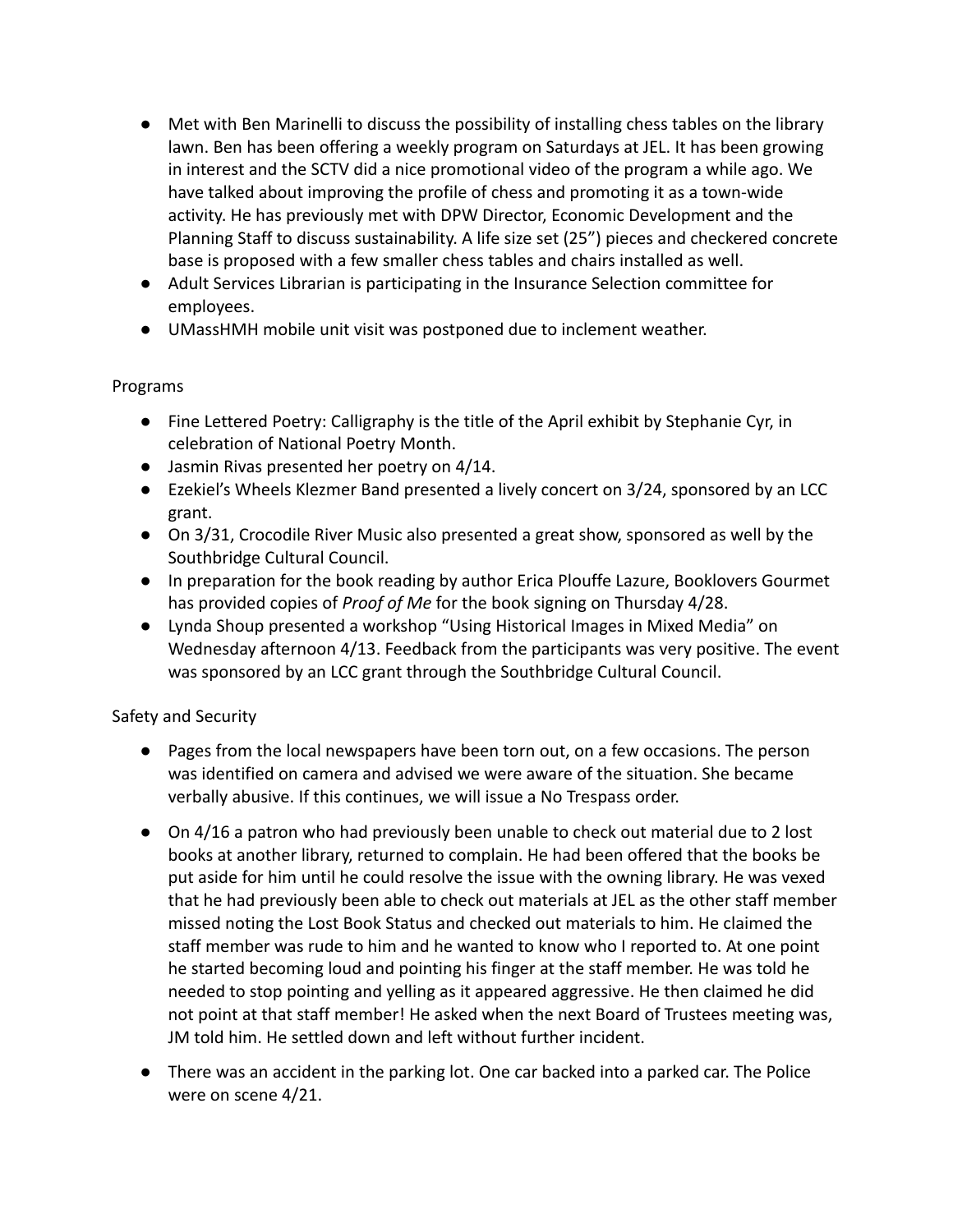Service

- The number of visitors to the library has been increasing. Patrons are starting to return and new families are coming by. There is a steady flow of RMV clients who need to use the mobile printing facility to retrieve documents.
- Adult Services Librarian has proctored two exams.
- Complaint by patron when not able to check out due to 2 lost items from another library.
- The library was closed on Monday, April 18<sup>th</sup> in honor of Patriot's Day.

## **Staff**

● Interviews to replace the two vacancies in Technical Services/Circulation Assistant (37.5 hpw) and Circulation Assistant (30 hpw) have been completed 4/26. Two candidates were identified and will be offered positions.

# Summer Reading

- The Massachusetts Library System has decided to move from the previous program to iRead. This year's theme is *Beyond the Beaten Path,* developed by iRead.
- Staff has already started on the theme of outdoor camping theme for the kids and planning events and prizes.
- Meeting with School Department 4/28 to present on Summer Reading and ascertain how we can best support students.
- *● Summer Feeding Program* will resume at the end of June for 6 weeks.
- We are reaching out to area service providers to provide some educational programming during the food service time.

## Tax Abatement

● Four of the five senior tax abatement personnel continue to work 2 hours per week at the library. The requirement is to complete 65 hours of service for a \$500 reduction to their property tax.

Tax Preparation AARP Volunteers

● Tax preparation assistance offered by AARP volunteers finished on April 4<sup>th</sup>. The program was very efficient and worked well this year.

## **Technology**

- Staff continues to populate the various pages on the website and checking to ensure the crossover to the new website is completed successfully. Most of the files and documents are now available at
- A presentation will be made at today's meeting by Ockers (Integrated Solutions Group) representatives, to upgrade the Pioppi and Reading Rooms to large screen Touchview